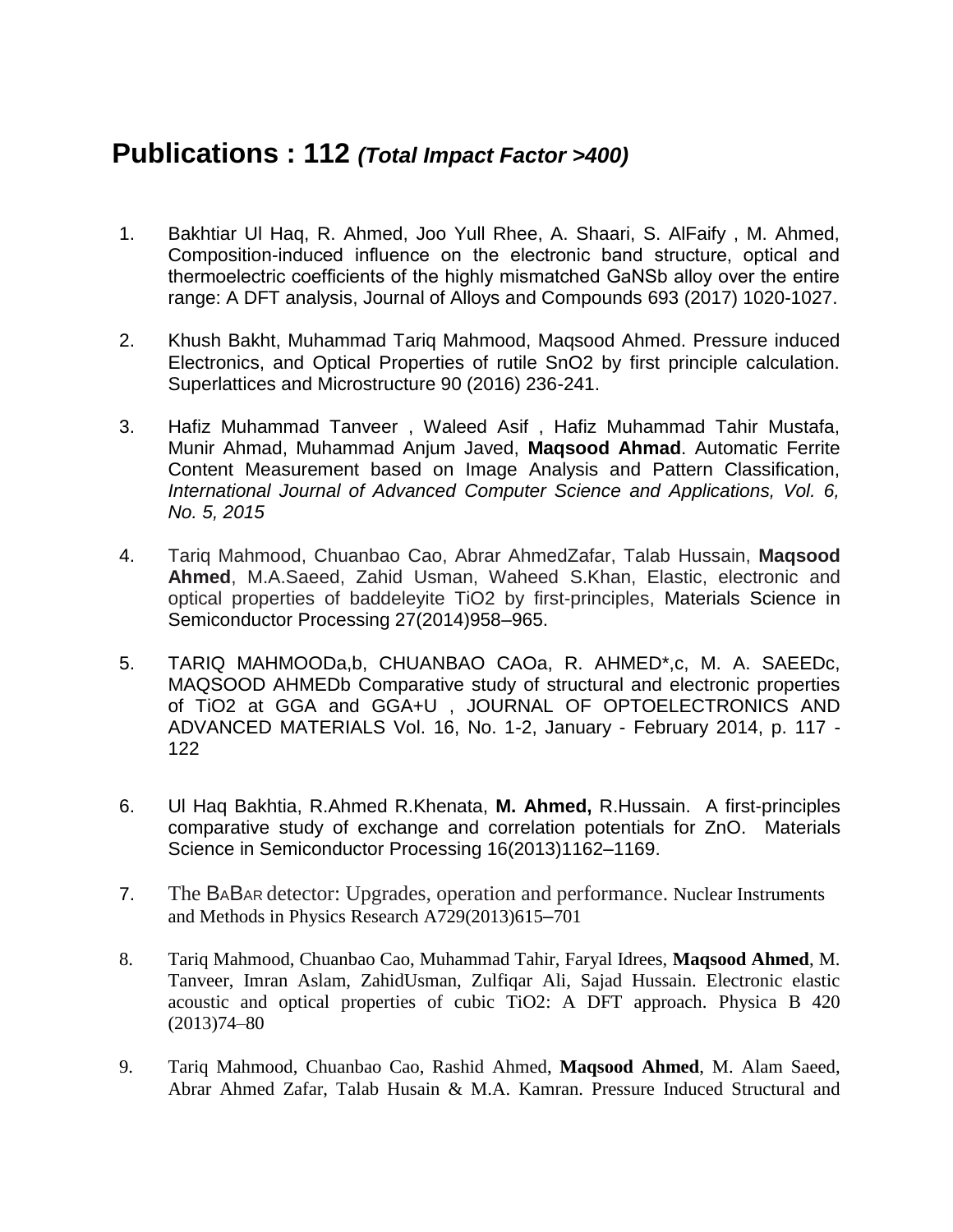Electronic Band gap properties of Anatase and Rutile TiO Sains Malaysiana 42(2) (2013): 231–237

- 10. BASHIR AHMED TAHIR, M. A. SAEED, R. AHMED, **M. AHMED**, and M. GUL BAHAR ASHIQ. LONG-PERIOD GRATING AS STRAIN SENSOR**,** Journal of Ovonic Research Vol. 8, No. 5, September – October 2012, p. 113 – 120.
- 11. Tariq Mahmood, Chuanbao Cao, Faheem K. Butt, Haibo Jin, Zahid Usman, Waheed S. Khan, Zulfiqar Ali, Muhammad Tahir, FaryalIdrees , **Maqsood Ahmed**. Elastic, electronic and optical properties of cotunniteTiO2 from first principles calculations. Physica B 407 (2012) 4495–4501
- 12. **M. Ahmed,** R. Ahmed, M.A. Saeed, H. Rashid and F. Aleem, Low Cost Supercomputer for Application in Physics. Proceeding of Second International Conference on Modern Trends in Physics Research MTPR-06, published by AIP in 2007, pp:182-185.
- 13. R. Ahmed, S. J. Hashmifer, Hadi Akbarzadeh, **M. Ahmed** and F.Aleem. Ab initio study of structural and electronic properties of III-arsenide binary compounds. *Computational Materials Science.39 (2007),pp:580-586*.
- 14. Measurements of Lambda(c)+ branching fractions of Cabibbo-suppressed decay modes involving Lambda and Sigma0. By BABAR Collaboration [\(B. Aubert](http://www-spires.fnal.gov/spires/find/hep/wwwauthors?key=6484921) *et [al.](http://www-spires.fnal.gov/spires/find/hep/wwwauthors?key=6484921)*). Published in. Phys.Rev.D75:052002, 2007
- 15. Dalitz-plot analysis of the decays B+- ---> K+- pi-+ pi+-. By BABAR Collaboration [\(B. Aubert](http://www-spires.fnal.gov/spires/find/hep/wwwauthors?key=6273173) *et al.*). SLAC-PUB-11327, BABAR-PUB-05- 027, Jul 2005. 11pp. Published in Phys.Rev.D72:072003,2005, Erratumibid.D74:099903,2006.
- 16. Search for the rare decays B0 --->  $D(*)+(s)$  a-0(2). By BABAR Collaboration [\(B. Aubert](http://www-spires.fnal.gov/spires/find/hep/wwwauthors?key=6454747) *et al.*). SLAC-PUB-11600, BABAR-PUB-05- 048, Dec 2005. 8pp. Published in Phys.Rev.D73:071103,2006.
- 17. Search for rare quark-annihilation decays,  $B$ --->  $D(s)(*)$  phi. By BABAR Collaboration [\(B. Aubert](http://www-spires.fnal.gov/spires/find/hep/wwwauthors?key=6454712) *et al.*). SLAC-PUB-11520, BABAR-PUB-05- 047, Dec 2005. 8pp. Published in Phys.Rev.D 73:011103,2006.
- 18. A Search for the rare decay B0 ---> tau+ tau- at BABAR. By BABAR Collaboration [\(B. Aubert](http://www-spires.fnal.gov/spires/find/hep/wwwauthors?key=6420214) *et al.*). BABAR-CONF-05-36, SLAC-PUB-11558, Nov 9, 2005. 7pp. Published in Phys.Rev.Lett. 96:241802,2006.
- 19. Measurements of the absolute branching fractions of B+- ---> K+- X(c anti-c). By BABAR Collaboration [\(B. Aubert](http://www-spires.fnal.gov/spires/find/hep/wwwauthors?key=6409776) *et al.*). SLAC-PUB-11545, BABAR-PUB-05-041, Oct 2005. 7pp. Published in Phys.Rev.Lett.96:052002,2006.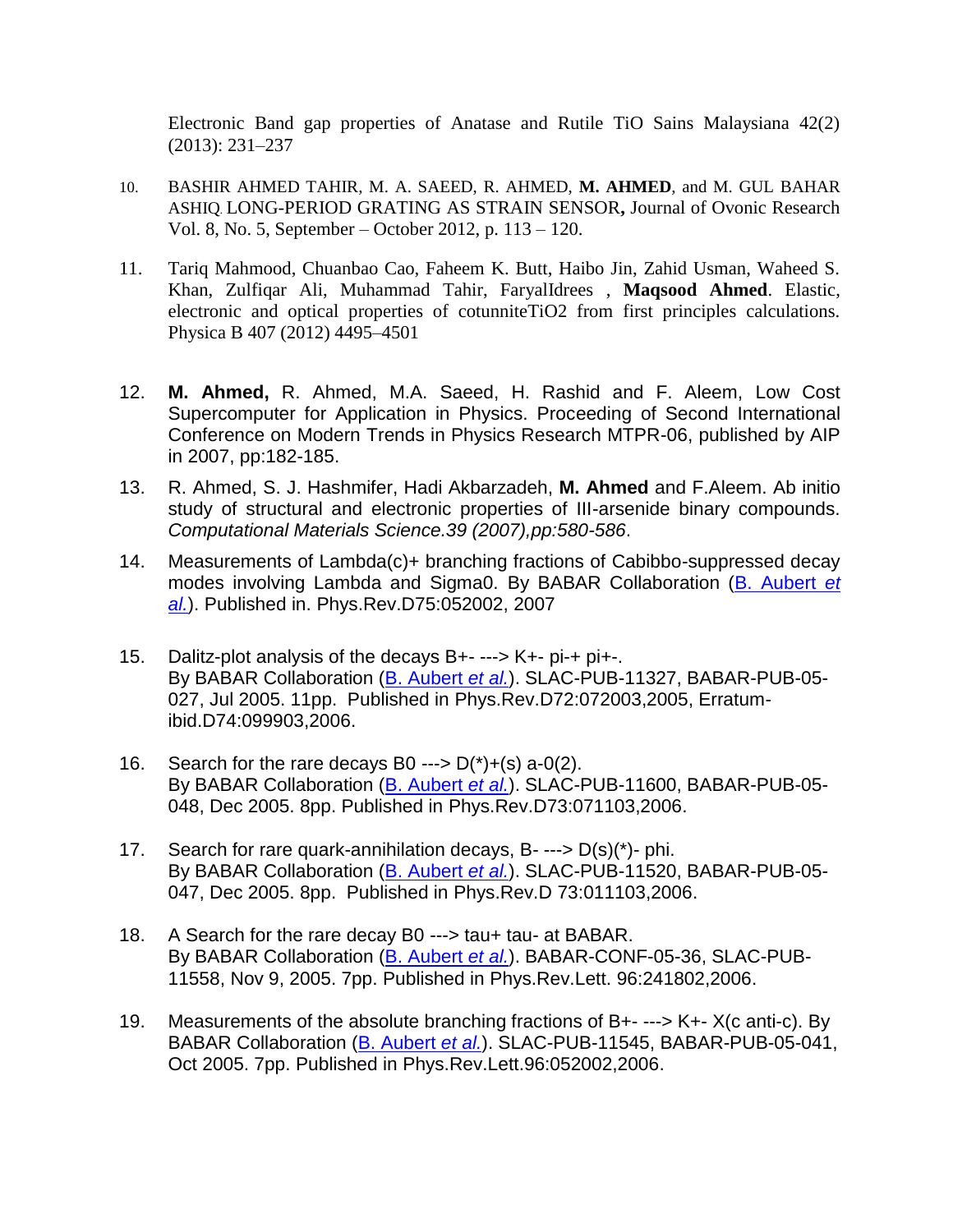- 20. Measurement of the inclusive electron spectrum in charmless semileptonic B decays near the kinematic endpoint and determination of |V(ub)|. By BABAR Collaboration [\(B. Aubert](http://www-spires.fnal.gov/spires/find/hep/wwwauthors?key=6373275) *et al.*). BABAR-PUB-05-45, SLAC-PUB-11499, Sep 2005. 19pp. Published in Phys.Rev.D73:012006,2006.
- 21. Measurement of branching fractions and resonance contributions for B0 ---> anti-D0 K+ pi- and search for B0 ---> D0 K+ pi- decays. By BABAR Collaboration [\(B. Aubert](http://www-spires.fnal.gov/spires/find/hep/wwwauthors?key=6370268) *et al.*). BABAR-PUB-05-43, SLAC-PUB-11474, Sep 2005. 7pp. Published in Phys.Rev.Lett.96:011803,2006. .
- 22. Measurements of neutral B decay branching fractions to K0(s) pi+ pi- final states and the charge asymmetry of B0 ---> K\*+ pi-. By BABAR Collaboration [\(B. Aubert](http://www-spires.fnal.gov/spires/find/hep/wwwauthors?key=6306268) *et al.*). BABAR-PUB-05-033, SLAC-PUB-11325, Aug 2005. 9pp. Published in Phys.Rev.D73:031101,2006.
- 23. Search for lepton flavor violation in the decay tau +- ---> e+- gamma. By BABAR Collaboration [\(B. Aubert](http://www-spires.fnal.gov/spires/find/hep/wwwauthors?key=6306250) *et al.*). SLAC-PUB-11385, BABAR-PUB-05- 040, Aug 2005. 7pp. Published in Phys.Rev.Lett.96:041801,2006.
- 24. Study of J/psi pi+ pi- states produced in B0 ---> J / psi pi+ pi- K0 and B- ---> J / psi pi+ pi- K-. By BABAR Collaboration [\(B. Aubert](http://www-spires.fnal.gov/spires/find/hep/wwwauthors?key=6289762) *et al.*). BABAR-PUB-05-038, SLAC-PUB-11370, Jul 2005. 7pp. Published in Phys.Rev.D73:011101,2006.
- 25. A Search for the decay B+ ---> tau+ nu(tau). By BABAR Collaboration [\(B. Aubert](http://www-spires.fnal.gov/spires/find/hep/wwwauthors?key=6285074) *et al.*). SLAC-PUB-11358, BABAR-PUB-05- 034, Jul 2005. 7pp. Published in Phys.Rev.D73:057101,2006.
- 26. Measurement of the anti-B0 lifetime and the B0 anti-B0 oscillation frequency using partially reconstructed anti-B0 ---> D\*+ l- anti-nu(l) decays. By BABAR Collaboration [\(B. Aubert](http://www-spires.fnal.gov/spires/find/hep/wwwauthors?key=6280862) *et al.*). SLAC-PUB-11343, BABAR-PUB-05- 22, Jul 2005. 18pp. Published in Phys.Rev.D73:012004,2006.
- 27. Determination of |Vub| from measurements of the electron and neutrino momenta in inclusive semileptonic B decays. By BABAR Collaboration [\(B. Aubert](http://www-spires.fnal.gov/spires/find/hep/wwwauthors?key=6251641) *et al.*). SLAC-PUB-11278, BABAR-PUB-05- 18, Jun 2005. 7pp. Published in Phys.Rev.Lett.95:111801,2005, Erratumibid.97:019903,2006.
- 28. M. Ahmed, R. Ahmed, M. A. Saeed and F. Aleem. Beowulf Supercomputers: Scope and Trends. Proceedings of Modern Trend in Physics Research MTPR-05 published by AIP in 2005, pp:401-405.
- 29. Limit on the B0 ---> rho rho0 branching fraction and implications for the CKM angle alpha. By BABAR Collaboration [\(B. Aubert](http://www-spires.fnal.gov/spires/find/hep/wwwauthors?key=6087388) *et al.*).. Published in Phys.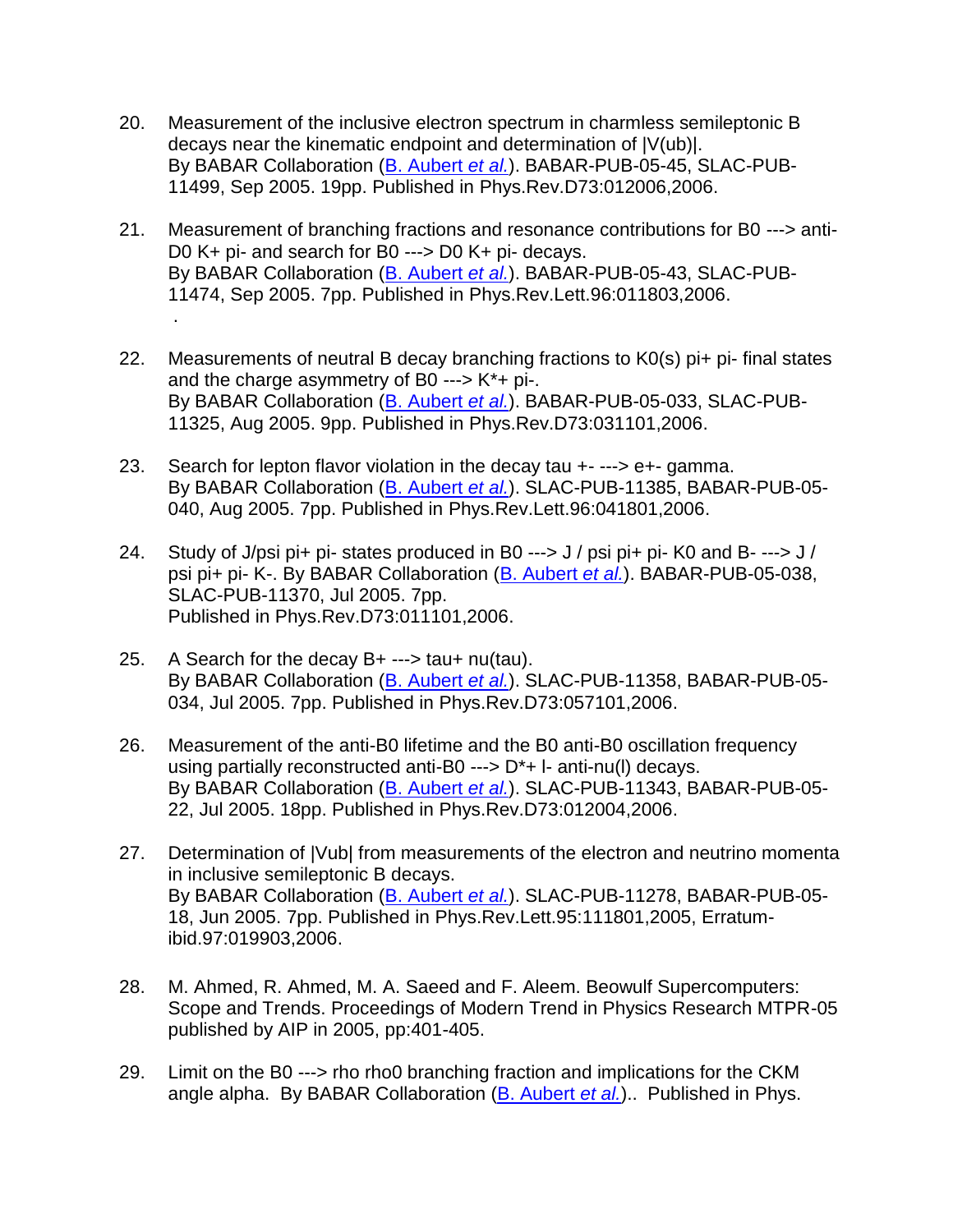Rev. Lett. 94: 131801, 2005.

- 30. Measurement of branching fractions and charge asymmetries for exclusive B decays to charmonium. By BABAR Collaboration [\(B. Aubert](http://www-spires.fnal.gov/spires/find/hep/wwwauthors?key=6086403) *et al.*). Published in Phys.Rev.Lett.94:141801,2005.
- 31. Search for a charged partner of the X(3872) in the B meson decay B ---> X- K, X- ---> J/psi pi- pi0. By BaBar Collaboration [\(B. Aubert](http://www-spires.fnal.gov/spires/find/hep/wwwauthors?key=6082483) *et al.*). Published in Phys.Rev.D71:031501,2005.
- 32. Measurement of branching fraction and dalitz distribution for B0 --->  $D(*)$ +- K0 pi-+ decays. By BABAR Collaboration [\(B. Aubert](http://www-spires.fnal.gov/spires/find/hep/wwwauthors?key=6076980) *et al.*). SLAC-PUB-10893, Dec 2004. 7pp. Published in Phys.Rev.Lett.95:171802,2005.
- 33. Branching fractions and CP asymmetries in B0 ---> pi0 pi0, B+ ---> pi+ pi0 and B+ ---> K+ pi0 decays isospin analysis of the B ---> pi pi system. By BABAR Collaboration [\(B. Aubert](http://www-spires.fnal.gov/spires/find/hep/wwwauthors?key=6076955) *et al.*). SLAC-PUB-10902, BABAR-PUB-04- 02, Dec 2004. 7pp. Published in Phys.Rev.Lett.94:181802,2005.
- 34. Measurement of the ratio  $B(B$ --->  $D^*0 K$ -) /  $B(B$ ---->  $D^*0$  pi-) and of the CP asymmetry of B- ---> D\*0(CP+) K- decays. By BABAR Collaboration [\(B. Aubert](http://www-spires.fnal.gov/spires/find/hep/wwwauthors?key=6061397) *et al.*). SLAC-PUB-10873, BABAR-PUB-04- 26, Nov 2004. 8pp. Published in Phys.Rev.D71:031102,2005.
- 35. Measurements of B meson decays to omega K\* and omega rho. By BABAR Collaboration [\(B. Aubert](http://www-spires.fnal.gov/spires/find/hep/wwwauthors?key=6052045) *et al.*). SLAC-PUB-10861, BABAR-PUB-04- 039, Nov 2004. 8pp. Published in Phys.Rev.D71:031103,2005.
- 36. Ambiguity-free measurement of cos 2beta: Time-integrated and time-dependent angular analyses of B ---> J / psi K pi. By BABAR Collaboration [\(B. Aubert](http://www-spires.fnal.gov/spires/find/hep/wwwauthors?key=6037100) *et al.*). SLAC-PUB-10808, BABAR-PUB-04- 030, Nov 2004. 31pp. Published in Phys.Rev.D71:032005,2005.
- 37. Search for the W-exchange decays B0 --->  $D(s)(*)$   $D(s)(*)$ +. By BABAR Collaboration [\(B. Aubert](http://www-spires.fnal.gov/spires/find/hep/wwwauthors?key=6401724) *et al.*). BABAR-PUB-05-44, SLAC-PUB-11502, Oct 2005. 8pp. Published in Phys.Rev.D72:111101,2005.
- 38. Improved measurements of branching fractions for B0 ---> pi+pi-, K+ pi-, and search for K+ K- at BABAR. By BABAR Collaboration [\(B. Aubert](http://www-spires.fnal.gov/spires/find/hep/wwwauthors?key=6333214) *et al.*). BABAR-CONF-05-13, SLAC-PUB-11433, Aug 2005. 15pp. Presented at EPS International Europhysics Conference on High Energy Physics (HEP-EPS 2005), Lisbon, Portugal, 21-27 Jul 2005.
- 39. Measurement of the branching ratios  $Gamma(D(s)^* + --- D(s) + \text{pi}(0)$  / Gamma( $D(s)*$  --->  $D(s)$ + gamma) and Gamma( $D*0$  --->  $D0$  pi0) / Gamma( $D*0$  ---> D0 gamma). By BABAR Collaboration [\(B. Aubert](http://www-spires.fnal.gov/spires/find/hep/wwwauthors?key=6332277) *et al.*). BABAR-CONF-05-42,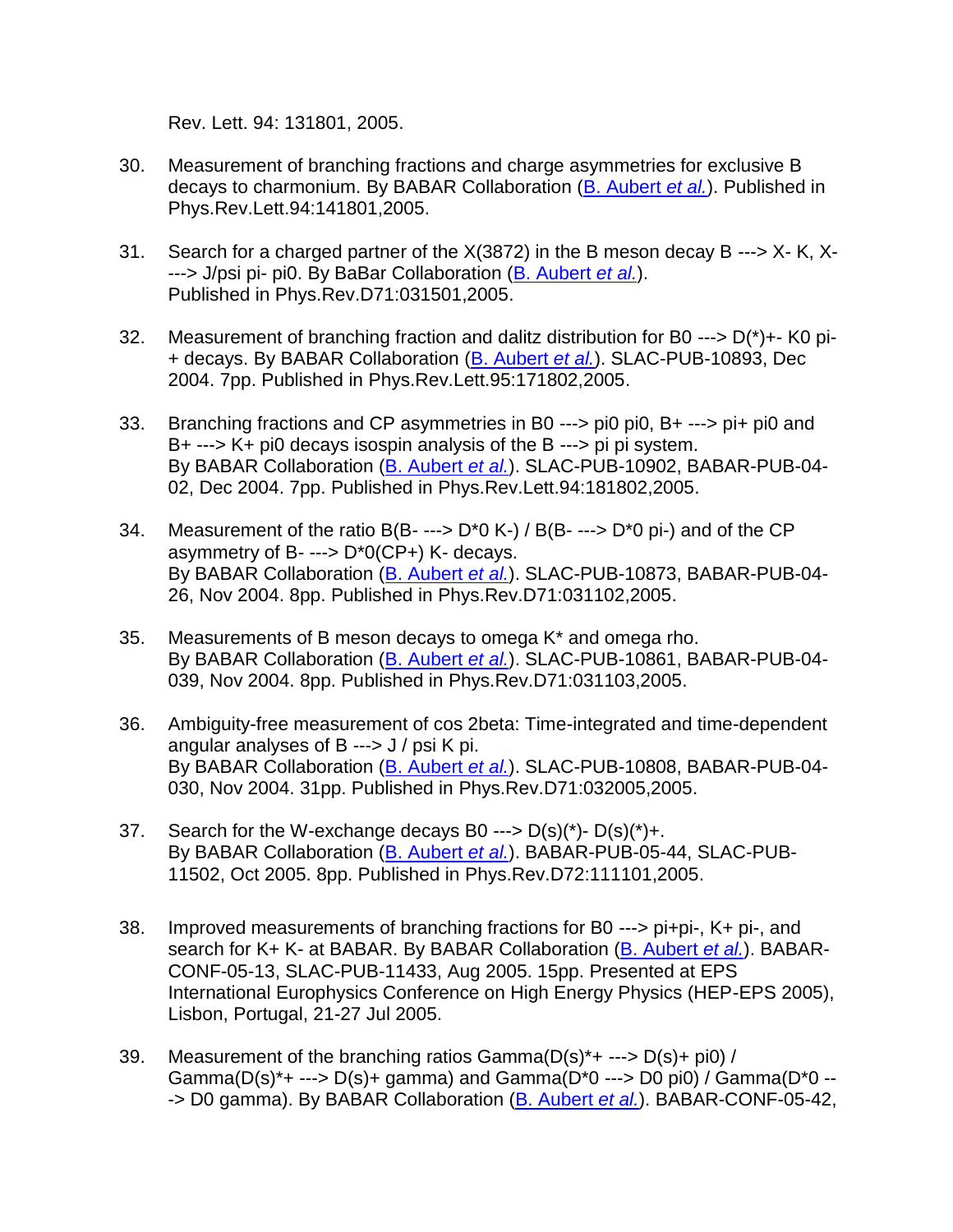SLAC-PUB-11431, Aug 2005. 7pp. Published in Phys.Rev.D72:091101,2005.

- 40. Measurement of CP asymmetries in B0 ---> K(s)0 pi0 pi0 decays. By BABAR Collaboration [\(B. Aubert](http://www-spires.fnal.gov/spires/find/hep/wwwauthors?key=6309160) *et al.*). BABAR-CONF-05-020, SLAC-PUB-11390, Aug 2005. 17pp. Presented at EPS International Europhysics Conference on High Energy Physics (HEP-EPS 2005), Lisbon, Portugal, 21-27 Jul 2005
- 41. Measurements of the B ---> X(s) gamma branching fraction and photon spectrum from a sum of exclusive final states. By BABAR Collaboration [\(B. Aubert](http://www-spires.fnal.gov/spires/find/hep/wwwauthors?key=6302114) *et al.*). BABAR-PUB-05-37, SLAC-PUB-11365, Aug 2005. 16pp. Published in Phys.Rev.D72:052004,2005.
- 42. A Study of B ---> C and B ---> U interference in the decay B- ---> [K+ pi-](D) K\*-. By BABAR Collaboration [\(B. Aubert](http://www-spires.fnal.gov/spires/find/hep/wwwauthors?key=6302084) *et al.*). SLAC-PUB-11371, Aug 2005. 8pp. Contributed toEPS International Europhysics Conference On High Energy Physics (HEP-EPS 2005), , 7/21/2005-7/27/2005. Published in Phys.Rev.D72:071104,2005.
- 43. Measurement of gamma in B-+ --->  $D(*)$  K-+ and B-+ ---> D K\*-+ decays with a Dalitz analysis of  $D \longrightarrow KO(S)$  pi- pi+. By BABAR Collaboration [\(B. Aubert](http://www-spires.fnal.gov/spires/find/hep/wwwauthors?key=6295304) *et al.*). BABAR-CONF-05-018, SLAC-PUB-11377, Jul 2005. 22pp. Contributed to International Europhysics Conference on High-Energy Physics (HEP 2005), , 7/21/2005-7/27/2005.
- 44. Dalitz plot study of B0 ---> K+ K- K0(S) decays. By BABAR Collaboration [\(B. Aubert](http://www-spires.fnal.gov/spires/find/hep/wwwauthors?key=6292364) *et al.*). BABAR-CONF-05-021, SLAC-PUB-11374, Jul 2005. 16pp. Presented at EPS International Europhysics Conference on High Energy Physics (HEP-EPS 2005), Lisbon, Portugal, 21-27 Jul 2005
- 45. Measurement of time-dependent CP-violating asymmetries in B0 meson decays to eta-prime K0(L). By BABAR Collaboration [\(B. Aubert](http://www-spires.fnal.gov/spires/find/hep/wwwauthors?key=6288936) *et al.*). BABAR-CONF-05-14, SLAC-PUB-11368, Jul 2005. 15pp. Contributed to EPS International Europhysics Conference on High Energy Physics (HEP-EPS 2005), Lisbon, Portugal, 21-27 Jul 2005.
- 46. Measurement of the B0 ---> pi- l+ nu and B+ ---> pi0 l+ nu branching fractions and determination of  $|V(ub)|$  in Upsilon(4S) ---> B anti-B events tagged by a fully reconstructed B meson. By BABAR Collaboration [\(B. Aubert](http://www-spires.fnal.gov/spires/find/hep/wwwauthors?key=6288022) *et al.*). BABAR-CONF-05-17, SLAC-PUB-11369, Jul 2005. 20pp. Presented at EPS International Europhysics Conference on High Energy Physics (HEP-EPS 2005), Lisbon, Portugal, 21-27 Jul 2005.
- 47. Measurement of CP-violating parameters in fully reconstructed B ---> D(\*)+- pi-+ and B ---> D+- rho-+ decays. By BABAR Collaboration [\(B. Aubert](http://www-spires.fnal.gov/spires/find/hep/wwwauthors?key=6286232) *et al.*). BABAR-CONF-05-15, SLAC-PUB-11364, Jul 2005. 17pp. Contributed to EPS International Europhysics Conference on High Energy Physics (HEP-EPS 2005), Lisbon, Portugal, 21-27 Jul 2005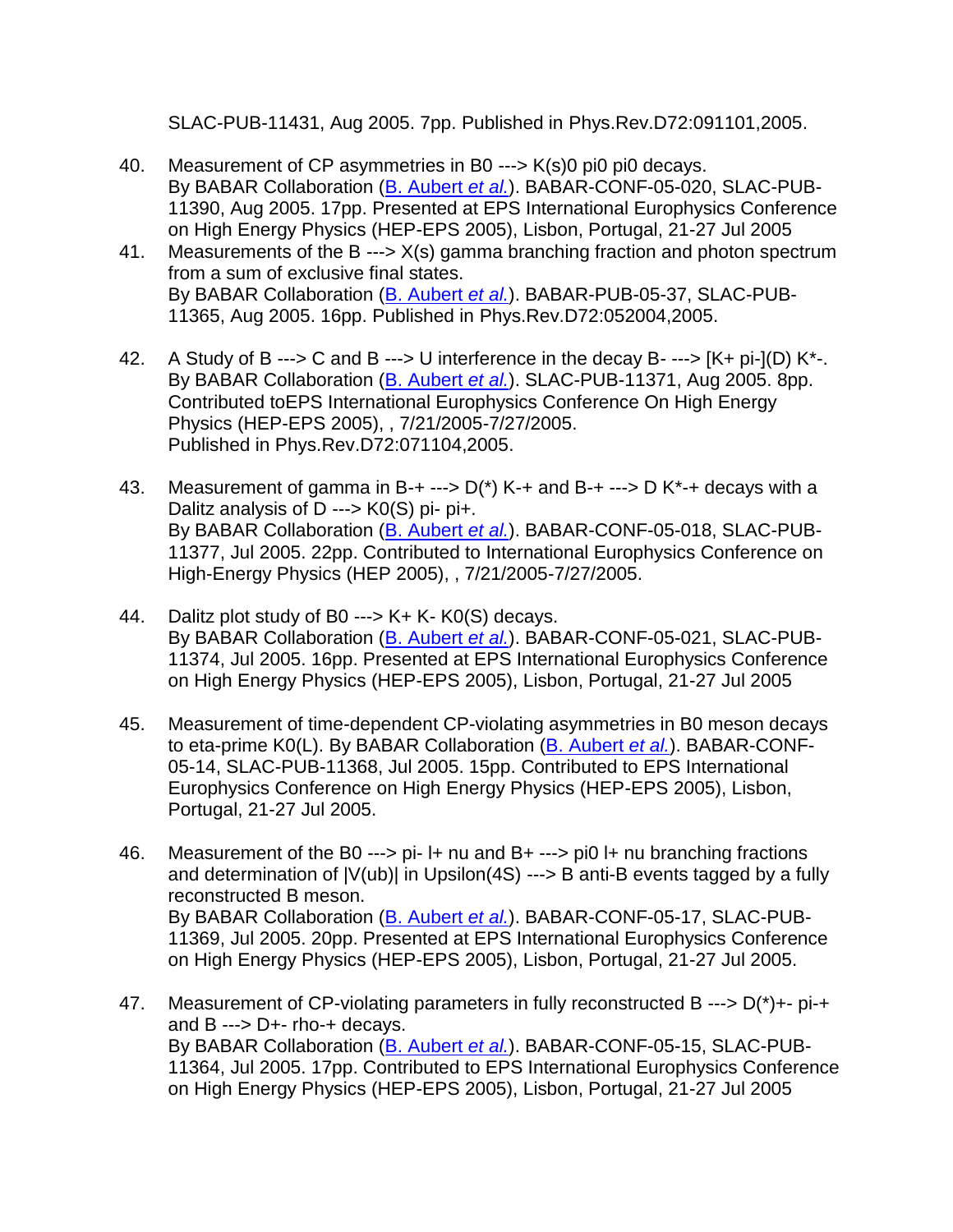- 48. Measurement of time-dependent CP-violating asymmetries in B0 ---> K0(S) K0(S) K0(S) decays. By BABAR Collaboration [\(B. Aubert](http://www-spires.fnal.gov/spires/find/hep/wwwauthors?key=6280846) *et al.*). BABAR-CONF-05-009, SLAC-PUB-11354, Jul 2005. 15pp. Presented at EPS International Europhysics Conference on High Energy Physics (HEP-EPS 2005), Lisbon, Portugal, 21-27 Jul 2005.
- 49. Measurement of the time-dependent CP-violating asymmetry in B0 ---> K0(s) pi0 gamma decays. By BaBar Collaboration [\(B. Aubert](http://www-spires.fnal.gov/spires/find/hep/wwwauthors?key=6278833) *et al.*). SLAC-PUB-11345, BABAR-PUB-05-030, Jul 2005. 8pp. Published in Phys.Rev.D72:051103,2005.
- 50. Measurement of branching fractions and mass spectra of B ---> K pi pi gamma. By BABAR Collaboration [\(B. Aubert](http://www-spires.fnal.gov/spires/find/hep/wwwauthors?key=6277799) *et al.*). BABAR-CONF-05-19, SLAC-PUB-11288, Jul 2005. 15pp. Prepared for 22nd International Symposium on Lepton-Photon Interactions at High Energy (LP 2005), Uppsala, Sweden, 30 Jun - 5 Jul 2005.
- 51. Measurement of the Branching Fraction of B0 Meson Decay to a(1)+(1260) pi-. By BaBar Collaboration [\(B. Aubert](http://www-spires.fnal.gov/spires/find/hep/wwwauthors?key=6277772) *et al.*). BABAR-CONF-05-008, SLAC-PUB-11318, Jul 2005. 14pp.
- 52. Dalitz plot analysis of D0 ---> anti-K0 K+ K-. By BABAR Collaboration [\(B. Aubert](http://www-spires.fnal.gov/spires/find/hep/wwwauthors?key=6276601) *et al.*). BABAR-PUB-05-023, SLAC-PUB-11333, Jul 2005. 16pp. Published in Phys.Rev.D72:052008,2005.
- 53. An Amplitude analysis of the decay B+- ---> pi+- pi+- pi-+. By BABAR Collaboration [\(B. Aubert](http://www-spires.fnal.gov/spires/find/hep/wwwauthors?key=6276598) *et al.*). BABAR-PUB-05-028, SLAC-PUB-11332, Jul 2005. 16pp. Presented at 22nd International Symposium on Lepton-Photon Interactions at High Energy (LP 2005), Uppsala, Sweden, 30 Jun - 5 Jul 2005. Published in Phys.Rev.D72:052002,2005.
- 54. Evidence for B+ ---> anti-K0 K+ and B0 ---> K0 anti-K0, and measurement of the branching fraction and search for direct CP violation in B+ ---> K0 pi+. By BaBar Collaboration [\(B. Aubert](http://www-spires.fnal.gov/spires/find/hep/wwwauthors?key=6276571) *et al.*). BABAR-PUB-05-035, SLAC-PUB-11334, Jul 2005. 8pp. Published in Phys.Rev.Lett.95:221801,2005.
- 55. Measurement of the partial branching fraction for inclusive charmless semileptonic B decays and extraction of |V(ub)|. By BABAR Collaboration [\(B. Aubert](http://www-spires.fnal.gov/spires/find/hep/wwwauthors?key=6274340) *et al.*). BABAR-CONF-05-11, SLAC-PUB-11310, Jul 2005. 19pp. 22nd International Symposium on Lepton-Photon Interactions at High Energy (LP 2005), Uppsala, Sweden, 30 Jun - 5 Jul 2005.
- 56. Measurement of time-dependent CP-violating asymmetries in B0 ---> K+ K-K0(L) decays. By BABAR Collaboration [\(B. Aubert](http://www-spires.fnal.gov/spires/find/hep/wwwauthors?key=6274331) *et al.*). BABAR-CONF-05-002, SLAC-PUB-11309, Jul 2005. 19pp. Contributed to 22nd International Symposium on Lepton-Photon Interactions at High Energy (LP 2005), Uppsala, Sweden, 30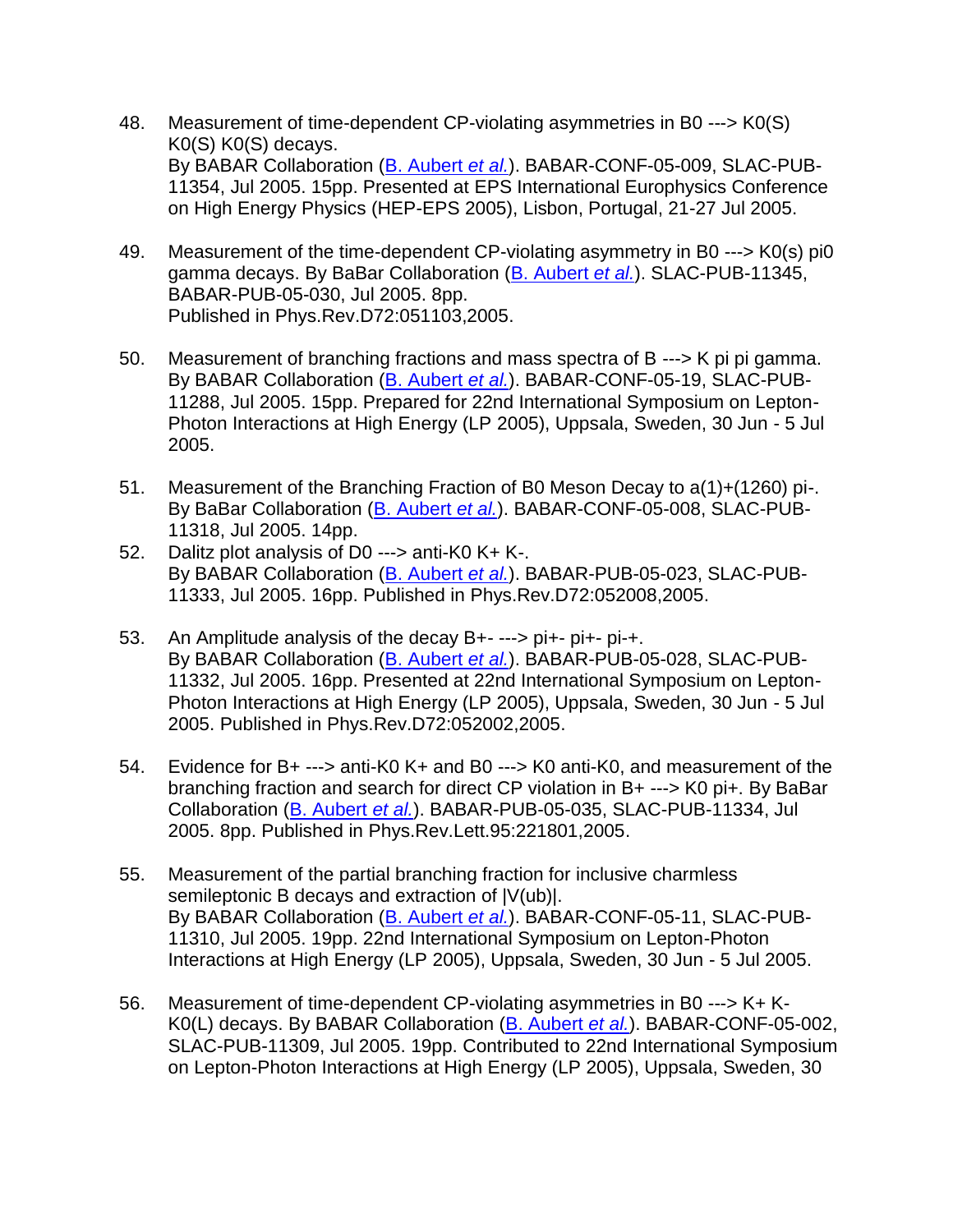Jun - 5 Jul 2005.

- 57. Measurement of the B+ ---> p anti-p K+ branching fraction and study of the decay dynamics. By BABAR Collaboration [\(B. Aubert](http://www-spires.fnal.gov/spires/find/hep/wwwauthors?key=6274293) *et al.*). BABAR-PUB-05-20, SLAC-PUB-11296, Jul 2005. 8pp. Published in Phys.Rev.D72:051101,2005.
- 58. A Study of production and decays of Omega0(c) baryons at BaBar. By BABAR Collaboration [\(B. Aubert](http://www-spires.fnal.gov/spires/find/hep/wwwauthors?key=6274285) *et al.*). SLAC-PUB-11323, BABAR-CONF-05-10, Jul 2005. 16pp. Contributed to 22nd International Symposium on Lepton-Photon Interactions at High Energy (LP 2005), Uppsala, Sweden, 30 Jun - 5 Jul 2005.
- 59. A Precision measurement of the Lambda+(c) baryon mass. By BABAR Collaboration [\(B. Aubert](http://www-spires.fnal.gov/spires/find/hep/wwwauthors?key=6274269) *et al.*). BABAR-PUB-05-032, SLAC-PUB-11331, Jul 2005. 14pp. Published in Phys.Rev.D72:052006,2005.
- 60. Measurements of the rare decays B ---> K I+ I- and B ---> K<sup>\*</sup> I+ I-. By BaBar Collaboration [\(B. Aubert](http://www-spires.fnal.gov/spires/find/hep/wwwauthors?key=6273181) *et al.*). SLAC-PUB-11330, BABAR-CONF-05- 07, Jul 2005. 23pp. Contributed to 22nd International Symposium on Lepton-Photon Interactions at High Energy (LP 2005), Uppsala, Sweden, 30 Jun - 5 Jul 2005.
- 61. Study of B ---> pi l nu and B ---> rho l nu decays and determination of |V(ub)|. By BABAR Collaboration [\(B. Aubert](http://www-spires.fnal.gov/spires/find/hep/wwwauthors?key=6273165) *et al.*). SLAC-PUB-11053, BABAR-PUB-05-025, Jul 2005. 8pp. Published in Phys.Rev.D72:051102,2005.
- 62. Measurement of CP Observables for the Decays B+- ---> D0(CP) K\*+-. By BABAR Collaboration [\(B. Aubert](http://www-spires.fnal.gov/spires/find/hep/wwwauthors?key=6273157) *et al.*). BABAR-PUB-05-26, SLAC-PUB-11324, Jul 2005. 7pp. Published in Phys.Rev.D72:071103,2005.
- 63. Results from the BaBar fully inclusive measurement of B ---> X(s) gamma. By BaBar Collaboration [\(B. Aubert](http://www-spires.fnal.gov/spires/find/hep/wwwauthors?key=6273149) *et al.*). BABAR-CONF-05-006, SLAC-PUB-11329, Jul 2005. 23pp. Presented at 22nd International Symposium on Lepton-Photon Interactions at High Energy (LP 2005), Uppsala, Sweden, 30 Jun - 5 Jul 2005.
- 64. Measurement of time-dependent CP asymmetries and the CP-odd fraction in the decay B0 ---> D\*+ D\*-. By BaBar Collaboration [\(B. Aubert](http://www-spires.fnal.gov/spires/find/hep/wwwauthors?key=6270611) *et al.*). BABAR-PUB-05-24, SLAC-PUB-11321, Jun 2005. 7pp. Published in Phys.Rev.Lett.95:151804,2005.
- 65. Observation of a broad structure in the pi+ pi- J / psi mass spectrum around 4.26- Gev/c\*\*2. By BABAR Collaboration [\(B. Aubert](http://www-spires.fnal.gov/spires/find/hep/wwwauthors?key=6270603) *et al.*). BABAR-PUB-05-29, SLAC-PUB-11320, Jun 2005. 7pp.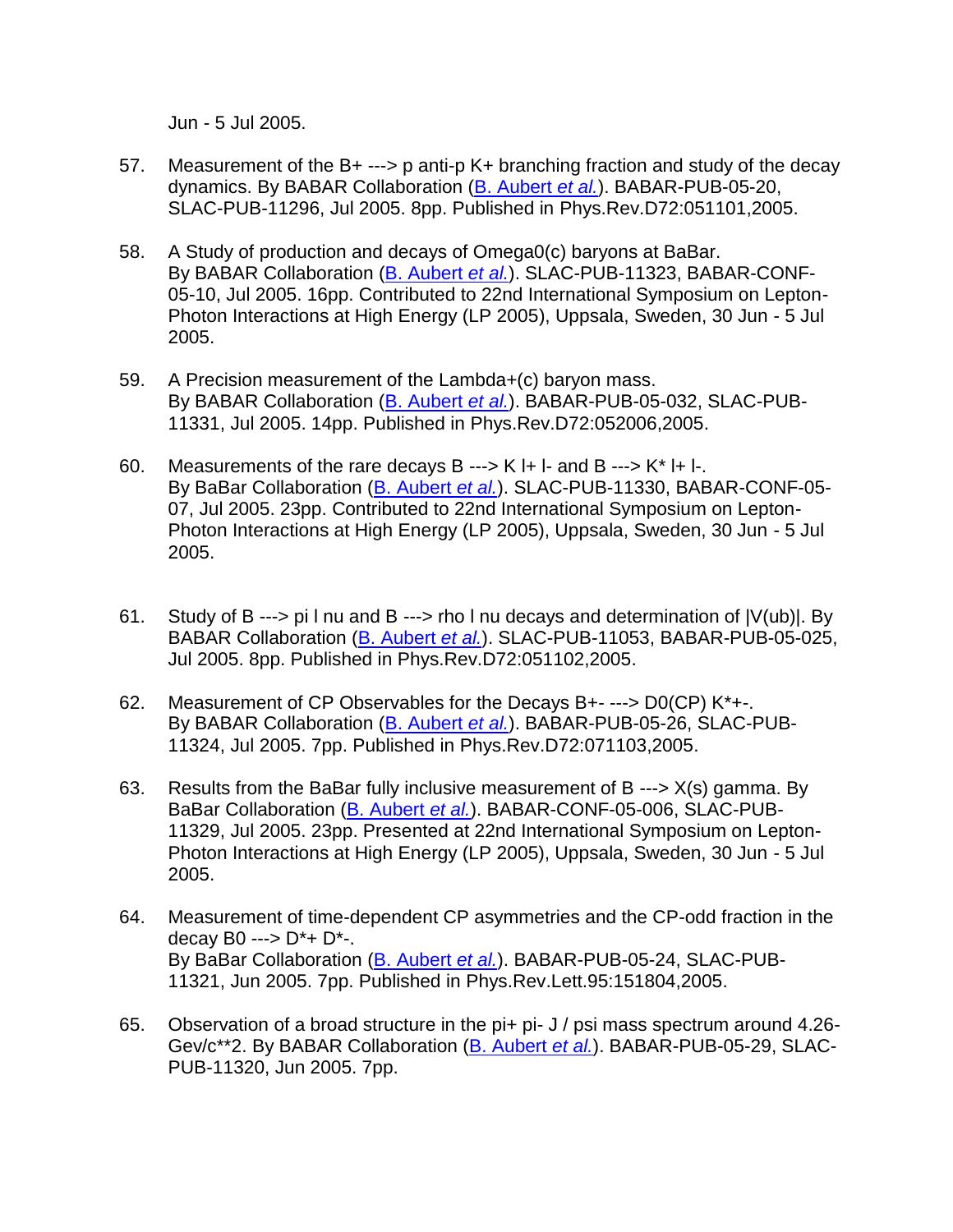Published in Phys.Rev.Lett.95:142001,2005.

- 66. Search for B- $\leftarrow$  D(S)(\*) phi. By BABAR Collaboration [\(B. Aubert](http://www-spires.fnal.gov/spires/find/hep/wwwauthors?key=6268366) *et al.*). BABAR-CONF-05-012, SLAC-PUB-11303, Jun 2005. 15pp. Contributed to 22nd International Symposium on Lepton-Photon Interactions at High Energy (LP 2005), Uppsala, Sweden, 30 Jun - 5 Jul 2005.
- 67. Search for the rare decay anti-B0 ---> D\*0 gamma. By BABAR Collaboration [\(B. Aubert](http://www-spires.fnal.gov/spires/find/hep/wwwauthors?key=6266983) *et al.*). SLAC-PUB-11292, Jun 2005. 7pp. Published in Phys.Rev.D72:051106,2005.
- 68. Measurement of the B+- ---> rho+- pi0 branching fraction and direct CP asymmetry. By BABAR Collaboration [\(B. Aubert](http://www-spires.fnal.gov/spires/find/hep/wwwauthors?key=6266975) *et al.*). BABAR-CONF-05-005, SLAC-PUB-11294, Jun 2005. 17pp.
- 69. Search for lepton-flavor and lepton-number violation in the decay tau- ---> l-+ h+ h'-. By BaBar Collaboration [\(B. Aubert](http://www-spires.fnal.gov/spires/find/hep/wwwauthors?key=6265340) *et al.*). SLAC-PUB-11300, Jun 2005. 7pp. Published in Phys.Rev.Lett.95:191801,2005.
- 70. Branching fraction for B+ ---> pi0 l+ nu, measured in Upsilon(4S) ---> B anti-B events tagged by B- $\rightarrow$  D0 I- anti-v (X) decays. By BABAR Collaboration (B. [Aubert](http://www-spires.fnal.gov/spires/find/hep/wwwauthors?key=6265332) *et al.*). SLAC-PUB-11313, BABAR-CONF-05-004, Jun 2005. 17pp. Contributed to 22nd International Symposium on Lepton-Photon Interactions at High Energy (LP 2005), Uppsala, Sweden, 30 Jun - 5 Jul 2005.
- 71. Branching fraction for B0 ---> pi-  $\mu$  nu and determination of  $|V(u_b)|$  in Upsilon(4S)  $\rightarrow$  B0 anti-B0 events tagged by anti-B0  $\rightarrow$  D(\*)+ I- anti-nu. By BABAR Collaboration [\(B. Aubert](http://www-spires.fnal.gov/spires/find/hep/wwwauthors?key=6265324) *et al.*). Contributed to 22nd International Symposium on Lepton-Photon Interactions at High Energy (LP 2005), Uppsala, Sweden, 30 Jun - 5 Jul 2005.
- 72. Measurement of double charmonium production in  $e$ +  $e$  annihilations at  $s^{**}(1/2)$ = 10.6-GeV. By BABAR Collaboration [\(B. Aubert](http://www-spires.fnal.gov/spires/find/hep/wwwauthors?key=6265308) *et al.*). BABAR-PUB-05-21, SLAC-PUB-11287, Jun 2005. 7pp. Published in Phys.Rev.D72:031101,2005
- 73. Search for the Decay tau- to 4pi- 3pi+ (pi0) nu(tau). By BABAR Collaboration [\(B. Aubert](http://www-spires.fnal.gov/spires/find/hep/wwwauthors?key=6241182) *et al.*). SLAC-PUB-11229, BABAR-PUB-05- 015, Jun 2005. 8pp. Published in Phys.Rev.D72:012003,2005.
- 74. Search for the rare decays  $B$ + --->  $D(*)$ + K0(S). By BABAR Collaboration (B. [Aubert](http://www-spires.fnal.gov/spires/find/hep/wwwauthors?key=6235930) *et al.*). SLAC-PUB-11255, BABAR-PUB-05-014, May 2005. 8pp. Published in Phys.Rev.D72:011102,2005.
- 75. Measurement of time-dependent CP asymmetries in B0 ---> D(\*)D decays. By BABAR Collaboration [\(B. Aubert](http://www-spires.fnal.gov/spires/find/hep/wwwauthors?key=6234178) *et al.*). SLAC-PUB-11247, BABAR-PUB-05-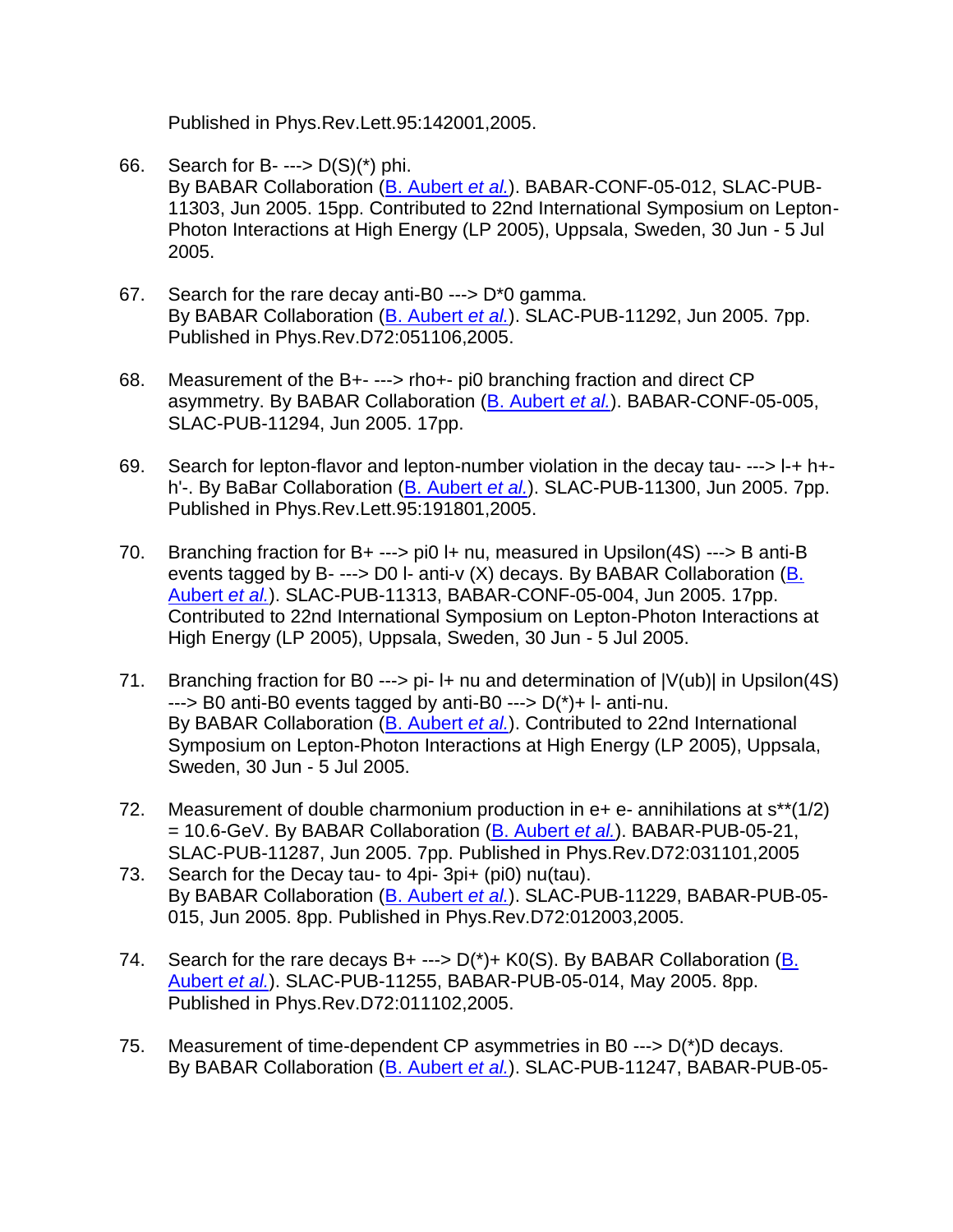017, May 2005. 7pp. Published in Phys.Rev.Lett.95:131802,2005.

- 76. Measurement of the branching fraction and decay rate asymmetry of B- ---> D(pi+ pi= pi)) K-. By BABAR Collaboration [\(B. Aubert](http://www-spires.fnal.gov/spires/find/hep/wwwauthors?key=6234097) *et al.*). SLAC-PUB-11245, BABAR-PUB-05-016, May 2005. 8pp. Published in Phys.Rev.D72:071102,2005.
- 77. Study of the tau- ---> 3h- 2h+ tau-neutrino decay. By the BABAR Collaborations [\(B. Aubert](http://www-spires.fnal.gov/spires/find/hep/wwwauthors?key=6214096) *et al.*). SLAC-PUB-11155, May 2005. 7pp. Published in Phys.Rev.D72:072001,2005.
- 78. Search for b ---> u transitions in B- and D0 K- and B- --->  $D^*0$  K-. By BABAR Collaboration [\(B. Aubert](http://www-spires.fnal.gov/spires/find/hep/wwwauthors?key=6206743) *et al.*). SLAC-PUB-11137, BABAR-PUB-05- 12, Apr 2005. 14pp. Published in Phys.Rev.D72:032004,2005.
- 79. Measurement of gamma in B-+ --->  $D(*)$  K-+ decays with a Dalitz analysis of D ---> K0(s) pi- pi+. By BABAR Collaboration [\(B. Aubert](http://www-spires.fnal.gov/spires/find/hep/wwwauthors?key=6199925) *et al.*). SLAC-PUB-11127, Apr 2005. 7pp. Published in Phys.Rev.Lett.95:121802,2005.
- 80. Measurement of time-dependent CP-violating asymmetries and constraints on  $sin(2beta + gamma)$  with partial reconstruction of B --->  $D^*$ -+ pi+- decays. By BABAR Collaboration [\(B. Aubert](http://www-spires.fnal.gov/spires/find/hep/wwwauthors?key=6197345) *et al.*). SLAC-PUB-11136, Apr 2005. 17pp. Published in Phys.Rev.D71:112003,2005.
- 81. Production and decay of XI(c)0 at BABAR. By BABAR Collaboration [\(B. Aubert](http://www-spires.fnal.gov/spires/find/hep/wwwauthors?key=6181155) *et [al.](http://www-spires.fnal.gov/spires/find/hep/wwwauthors?key=6181155)*). SLAC-PUB-11100, BABAR-PUB-05-008, Apr 2005. 7pp. Published in Phys.Rev.Lett.95:142003,2005.
- 82. Evidence for the decay B+- ---> K\*+- pi0. By BABAR Collaboration [\(B. Aubert](http://www-spires.fnal.gov/spires/find/hep/wwwauthors?key=6181104) *et [al.](http://www-spires.fnal.gov/spires/find/hep/wwwauthors?key=6181104)*). SLAC-PUB-11057, BABAR-PUB-05-006, Apr 2005. 7pp. Published in Phys.Rev.D71:111101,2005.
- 83. Measurement of the branching fraction of Upsilon(4S) ---> B0 anti-B0. By BABAR Collaboration [\(B. Aubert](http://www-spires.fnal.gov/spires/find/hep/wwwauthors?key=6175112) *et al.*). SLAC-PUB-11085, BABAR-PUB-05- 004, Apr 2005. 7pp. Published in Phys.Rev.Lett.95:042001,2005.
- 84. Improved measurement of the CKM angle alpha using B0(anti-B0) ---> rho+ rhodecays. By BABAR Collaboration [\(B. Aubert](http://www-spires.fnal.gov/spires/find/hep/wwwauthors?key=6171940) *et al.*). SLAC-PUB-11081, BABAR-PUB-05-007, Mar 2005. 7pp. Published in Phys.Rev.Lett.95:041805,2005.
- 85. Measurement of branching fractions and charge asymmetries in B+ decays to eta pi+, etak+, eta rho+ and eta-prime pi+, and search for B0 decays to eta K0 and eta omega. By BABAR Collaboration [\(B. Aubert](http://www-spires.fnal.gov/spires/find/hep/wwwauthors?key=6163599) *et al.*). SLAC-PUB-11079, BABAR-PUB-05-003, Mar 2005. 7pp. Published in Phys.Rev.Lett.95:131803,2005.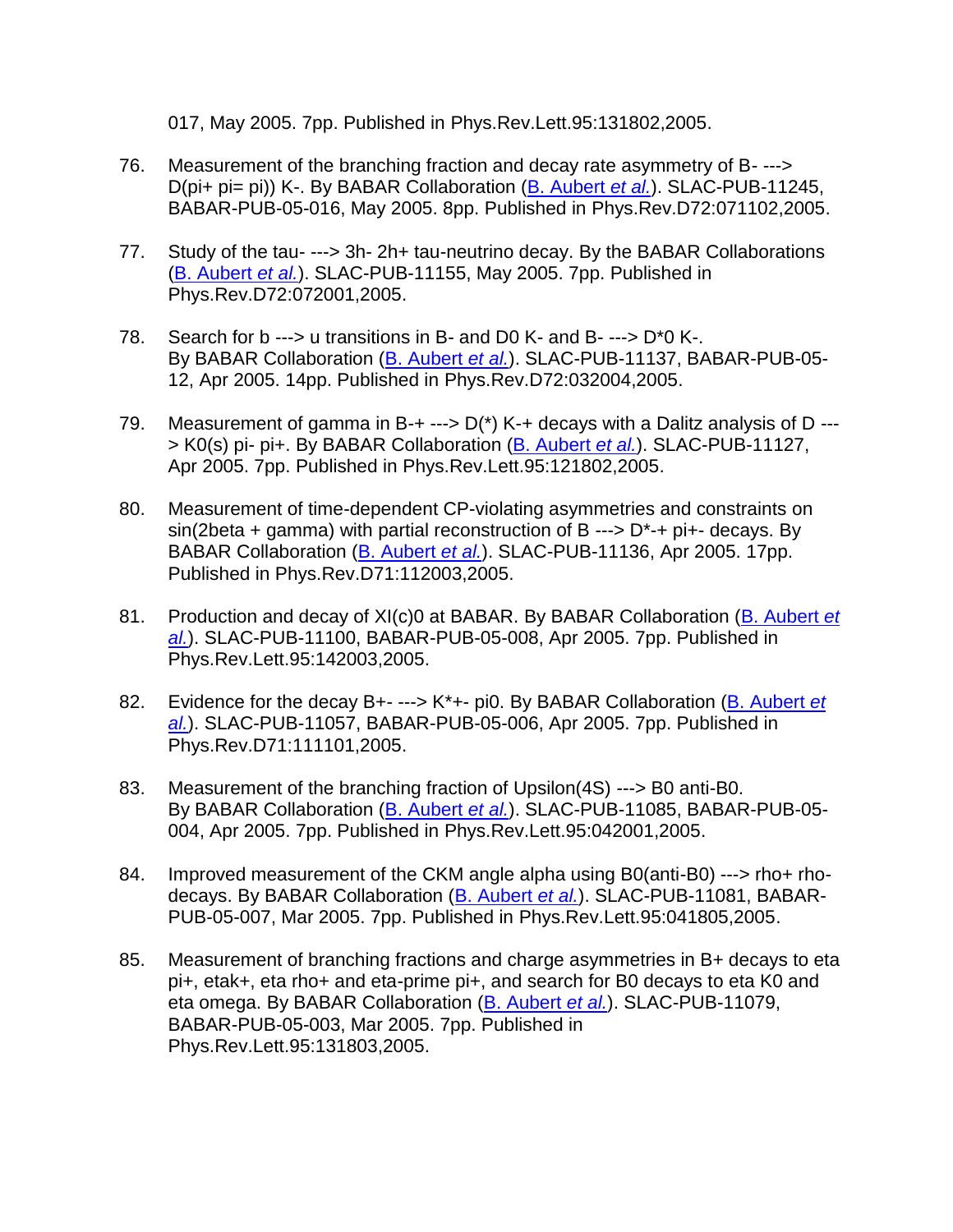- 86. Search for B ---> J/psi D decays. By BABAR Collaboration [\(B. Aubert](http://www-spires.fnal.gov/spires/find/hep/wwwauthors?key=6150160) *et al.*). SLAC-PUB-11054, BABAR-PUB-05- 005, Mar 2005. 7pp. Published in Phys.Rev.D71:091103,2005.
- 87. Measurement of branching fraction and CP-violating asymmetry for B0 ---> omega K0(s). By BABAR Collaboration [\(B. Aubert](http://www-spires.fnal.gov/spires/find/hep/wwwauthors?key=6149537) *et al.*). SLAC-PUB-11039, BABAR-CONF-05-01, Mar 2005. 16pp. Presented at 40th Rencontres de Moriond on Electroweak Interactions and Unified Theories, La Thuile, Aosta Valley,Italy, 5-12 Mar 2005.
- 88. Measurement of the branching fraction and the CP-violating asymmetry for the decay B0 ---> K0(S) pi0. By BABAR Collaboration [\(B. Aubert](http://www-spires.fnal.gov/spires/find/hep/wwwauthors?key=6145868) *et al.*). SLAC-PUB-11048, BABAR-PUB-05-01, Mar 2005. 7pp. Published in Phys.Rev.D71:111102,2005.
- 89. Measurement of the B0 --->  $D^*$   $D(s)^*$ + and  $D(s)$ + ---> Phi pi+ branching fractions. By BaBar Collaboration [\(B. Aubert](http://www-spires.fnal.gov/spires/find/hep/wwwauthors?key=6139639) *et al.*). SLAC-PUB-11037, BABAR-PUB-05-02, Feb 2005. 7pp. Published in Phys.Rev.D71:091104,2005.
- 90. Search for lepton flavor violation in the decay tau+- ---> mu+- gamma. By BABAR Collaboration [\(B. Aubert](http://www-spires.fnal.gov/spires/find/hep/wwwauthors?key=6133975) *et al.*). SLAC-PUB-11028, BABAR-PUB-04- 049, Feb 2005. 7pp. Published in Phys.Rev.Lett.95:041802,2005.
- 91. The  $e_{+}$   $e_{-}$   $\rightarrow$   $p$   $\rightarrow$   $p$   $\rightarrow$   $p$   $\rightarrow$   $p$   $\rightarrow$   $k$   $\rightarrow$   $p$   $\rightarrow$   $p$   $\rightarrow$   $p$   $\rightarrow$   $p$   $\rightarrow$   $k$   $\rightarrow$   $k$   $\rightarrow$   $k$   $\rightarrow$   $k$   $\rightarrow$   $k$   $\rightarrow$   $k$   $\rightarrow$   $k$   $\rightarrow$   $k$   $\rightarrow$   $k$   $\rightarrow$   $k$   $\rightarrow$   $k$   $\rightarrow$   $k$   $\rightarrow$   $k$  center-of-mass energies 0.5-GeV to 4.5-GeV measured with initial-state radiation. By BABAR Collaboration [\(B. Aubert](http://www-spires.fnal.gov/spires/find/hep/wwwauthors?key=6129676) *et al.*). SLAC-PUB-11026, Feb 2005. 25pp. Published in Phys.Rev.D71:052001,2005.
- 92. Measurement of CP asymmetries in B0 ---> phi K0 and B0 -> K+ K- K0(S) decays. By BABAR Collaboration [\(B. Aubert](http://www-spires.fnal.gov/spires/find/hep/wwwauthors?key=6125050) *et al.*). SLAC-PUB-11022, BABAR-PUB-04-051, Feb 2005. 8pp. Published in Phys.Rev.D71:091102,2005.
- 93. Measurements of branching fractions and time-dependent CP-violating asymmetries in B ---> eta-prime K decays. By BaBar Collaboration [\(B. Aubert](http://www-spires.fnal.gov/spires/find/hep/wwwauthors?key=6125034) *et al.*). SLAC-PUB-10906, BABAR-PUB-04- 050, Feb 2005. 7pp. Published in Phys.Rev.Lett.94:191802, 2005.
- 94. Branching fraction and CP asymmetries of B0 ---> K0(S) K0(S) K0(S). By BABAR Collaboration [\(B. Aubert](http://www-spires.fnal.gov/spires/find/hep/wwwauthors?key=6123830) *et al.*). SLAC-PUB-11047, Feb 2005. 7pp. Published in Phys.Rev.Lett.95:011801, 2005.
- 95. Search for strange-pentaquark production in  $e_{+}$  e- annihilation at  $s^{**}(1/2)$  = 10.58-GeV and in Upsilon (4S) decays. By BABAR Collaboration [\(B. Aubert](http://www-spires.fnal.gov/spires/find/hep/wwwauthors?key=6120571) *et al.*). SLAC-PUB-10992, BABAR-PUB-04- 047, Feb 2005. 7pp. Published in Phys.Rev.Lett.95:042002,2005.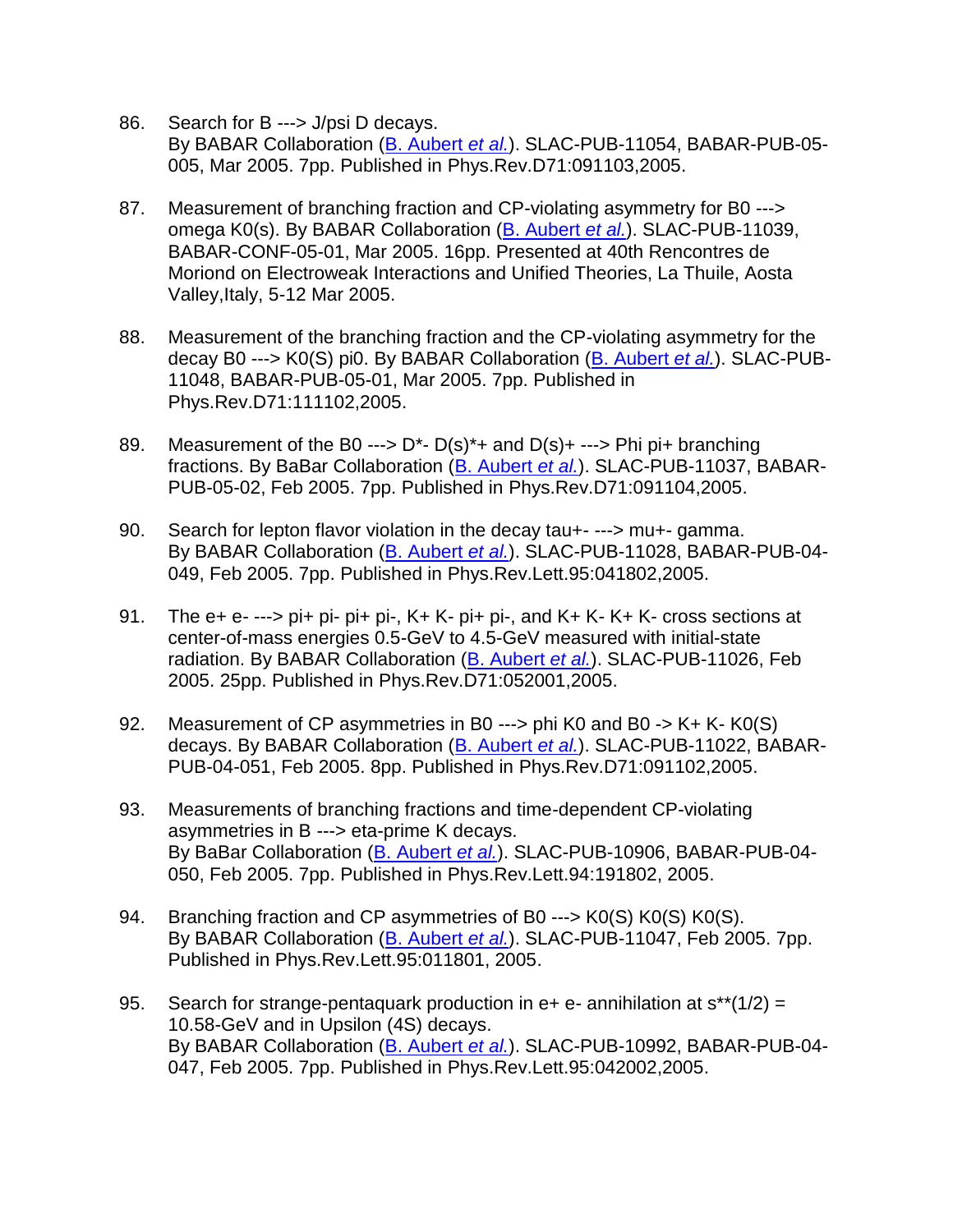- 96. A Search for CP violation and a measurement of the relative branching fraction in D+ ---> K- K+ pi+ decays. By BABAR Collaboration [\(B. Aubert](http://www-spires.fnal.gov/spires/find/hep/wwwauthors?key=6118666) *et al.*). SLAC-PUB-11009, BABAR-PUB-04- 041, Jan 2005. 8pp. Published in Phys.Rev.D71:091101,2005.
- 97. Improved measurements of CP-violating asymmetry amplitudes in B0 ---> pi+ pidecays. By BaBar Collaboration [\(B. Aubert](http://www-spires.fnal.gov/spires/find/hep/wwwauthors?key=6117325) *et al.*). SLAC-PUB-11005, Jan 2005. 7pp. Published in Phys.Rev.Lett.95:151803,2005.
- 98. Search for factorization-suppressed B ---> chi(c)  $K<sup>*</sup>$  decays. By BABAR Collaboration [\(B. Aubert](http://www-spires.fnal.gov/spires/find/hep/wwwauthors?key=6110371) *et al.*). SLAC-PUB-10989, BABAR-PUB-04- 46, Jan 2005. 7pp. Published in Phys.Rev.Lett.94:171801,2005.
- 99. Search for the radiative decay B0 ---> phi gamma. By BABAR Collaboration ([B. Aubert](http://www-spires.fnal.gov/spires/find/hep/wwwauthors?key=6103235) *et al.*). SLAC-PUB-10938, Jan 2005. 8pp. Published in Phys.Rev.D72:091103,2005.
- 100. Measurements of branching fractions and CP violating asymmetries in B meson decays to charmless two body states containing a K0. By BABAR Collaboration [\(B. Aubert](http://www-spires.fnal.gov/spires/find/hep/wwwauthors?key=5758157) *et al.*). SLAC-PUB-10271, Published in Phys. Rev. Lett. 92: 201802, 2004.
- 101. Measurement of the branching fraction for B- ---> D0 K\*-. By BABAR Collaboration [\(B. Aubert](http://www-spires.fnal.gov/spires/find/hep/wwwauthors?key=5754895) *et al.*). 7pp. Published in Phys. Rev. D 69: 051101,2004.
- 102. Measurement of branching fractions and charge asymmetries in B+- ---> rho+ pi0 and B+- ---> rho0 pi+- decays and search for B0 ---> rho0 pi0. By BABAR Collaboration [\(B. Aubert](http://www-spires.fnal.gov/spires/find/hep/wwwauthors?key=5732522) *et al.*). Published in Phys.Rev.Lett.93:051802,2004.
- 103. Measurement of the branching fractions and CP asymmetry of B- ---> D0(CP) Kdecays with the BABAR detector. By BABAR Collaboration [\(B. Aubert](http://www-spires.fnal.gov/spires/find/hep/wwwauthors?key=5724236) *et al.*). Published in Phys.Rev.Lett.92:202002,2004.
- 104. Observation of the decay B0 ---> rho+ rho- and measurement of the branching fraction and polarization. By BABAR Collaboration [\(B. Aubert](http://www-spires.fnal.gov/spires/find/hep/wwwauthors?key=5718996) *et al.*). Published in Phys.Rev.D69:031102,2004.
- 105. Observation of B0 ---> omega K0, B+ ---> eta pi+, and B+ ---> eta K+ and study of related decays. By BABAR Collaboration [\(B. Aubert](http://www-spires.fnal.gov/spires/find/hep/wwwauthors?key=5718988) *et al.*).. 7pp. Published in Phys.Rev.Lett.92:061801,2004.
- 106. Measurement of the average phi multiplicity in B meson decay. By BABAR Collaboration [\(B. Aubert](http://www-spires.fnal.gov/spires/find/hep/wwwauthors?key=5715156) *et al.*). 9pp. Published in Phys. Rev. D69: 052005,2004.